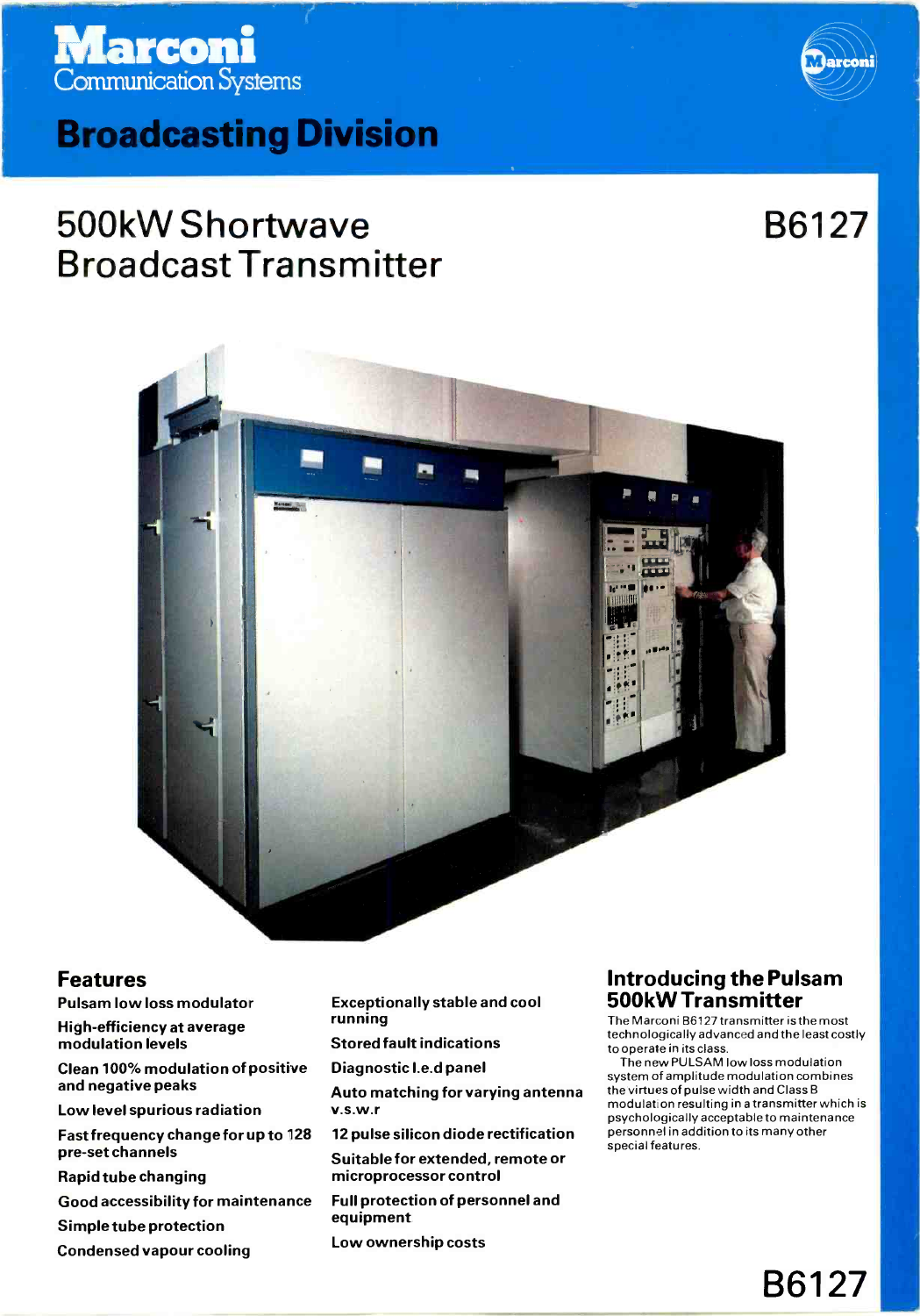

Fig. 1. Block diagram

#### R.F circuits

The radio frequency drive for the transmitter is normally a synthesiser which can be mounted either at the front of the equipment or externally if preferred.

wideband solid-state amplifier to a level of 100W. This in turn is coupled to the penultimate r.f amplifier by a circuit having fixed input and output capacitors and a servo-controlled variable inductor.

The modulated amplifier is a single tetrode operating with grounded grid, modulation being applied to the anode and screen. The amplifier is coupled into an unbalanced load.

monitored by wideband directional couplers<br>and power is automatically removed if the reverse power level exceeds a safe value. An auto load matching facility is provided to minimise the possibility of the transmitter tripping off due to antenna or feeder mismatching as could be caused by icing conditions.

A television filter to attenuate unwanted emissions above 40MHz to -80dB or below is fitted as standard and is mounted on top of the r.f cabinet between the transmitter output and the balun.

The balun is normally included with the transmitter, unless a 50 $\Omega$  output is required, and is tuned automatically to minimise its v.s.w.r over the whole frequency range.

#### Power supplies

A medium voltage supply of 380V or 415V three phase, four wire is required for auxiliaries such as filaments, bias, screen h.t, fan and pump motors while a high voltage supply, typically 11kV, is required for the main high voltage rectifiers. Silicon diodes

are used as rectifiers for the high voltage supplies and applied peak voltages are limited by surge diverters, capacitor /resistor damping or other means of absorbing excessive voltages. All rectifiers have adequate thermal capacity and protection to survive direct short circuits across their output terminals.

As is usual for equipment of this power rating, 12 pulse rectification is used to limit harmonic currents from being introduced into the mains supply network.

#### Cooling

The air cooling system which is designed as an integrated dual air handling unit includes: <sup>a</sup>low pressure fan to remove warm air from the transmitter cabinets;

<sup>a</sup>high pressure fan to cool the vacuum tube seals.

The water cooling system comprises: <sup>a</sup>condensed vapour cooling circuit which cools the modulator and modulated amplifier tube anodes;

an auxiliary water cooling circuit which cools the tuning inductors, vacuum tuning capacitors and the anode of the penultimate r.f amplifier.

An external heat exchanger system is used to cool the two pumped water circuits and this can be designed to suit the users particular climatic conditions. Typically, twin fan water-to-air heat exchanger for the auxiliary circuit and three similar units for the main circuit. An automatic control system starts up the fans of the three heat exchangers in succession as the load increases which is more economical than running all the fans continuously regardless of the heat load. The usual alarms and safety

measures necessary fora cooling system are incorporated into the system.

## The Pulsam Modulator

This unit uses the Marconi patented system of pulse width modulation in which the duty of the modulator is limited to the processing of the sideband information only.

In this system the switching tube peak anode current is half that required for series pulse width systems and the mean anode currents are much lower. It is possible, therefore, to use two relatively small tetrodes instead of one large tube thus reducing stray capacitance and minimising power losses at low modulation levels. In this transmitter the two modulator switching tubes are each about one quarter the electrical size of the r.f modulated amplifier and are substantially smaller than those required for an equivalent Class B modulator.

Although each tube requires a string of diodes, the rating being approximately a tenth of that required for a 'series' system, these are not highly stressed and need only be air cooled. The single wound storage inductor is relatively small as it only carries audio frequency current and, by ingenious design, further reduces the physical size by

the use of ferrite cores. The sub-modulator is completely solid state and does not require to be located on a high voltage platform. It processes the audio and switching frequencies to produce pulses whose width is proportional to the sinusoidal modulating signals.

These pulses are applied to the two switching tetrodes which operate in <sup>a</sup> 'push -pull' mode. The storage inductor and lowpass filter remove the switching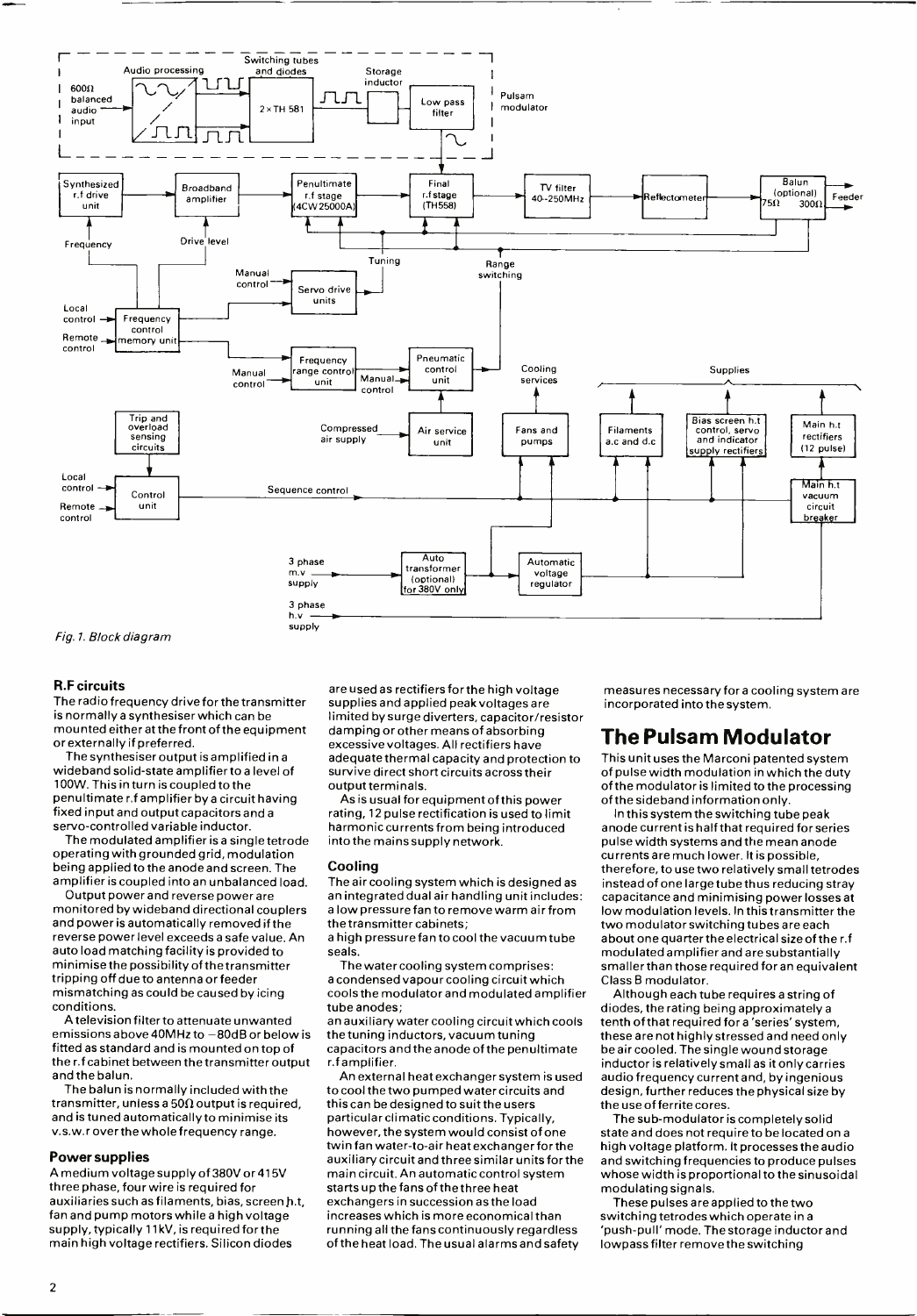frequency to a level well below that required to keep within the limits specified for spurious radiation. The resultant audio waveform is capacity coupled to the anode of the modulated r.f amplifier. With this system, which is analogous to the classical Class B system, there is no restriction to full modulation on negative peaks and spurious radiation levels do not present a problem.

## Tuning and Control System

All control and monitoring functions required  $+$  o for normal operation are grouped together on the front panel of the transmitter. Start-up and close -down can be controlled by a single control button and pre -selection of frequencies is also accomplished in this area. A comprehensive set of status and fault diagnosis indicators is provided and a built -in oscilloscope enables r.f and audio waveforms to be monitored in addition to modulation levels.

Controls, flow meters and pressure gauges overcurrent, overvoltage, high reverse for the water cooling system are located in the central passageway between the two rows of cabinets and these are accessible during normal operation. Manual tuning and auto selection of pre -selected frequencies is effected on the memory unit. Up to 128 pre- determined frequencies can be stored in the memory bank and each frequency is allocated a channel number which can be recalled by a 'Channel Selector' control. Change to channel then takes place when the 'Change Channel' button is depressed. the time required to achieve full power on a new frequency depends on the frequency separation. In the worst case, i.e from 3.95 to 26.1 MHz, the maximum time is 30 seconds, which is dictated by the time required to drive <sup>a</sup>vacuum tuning capacitor from one end of its travel to the other without undue wear. Ir practice most frequency changes are usually between adjacent bands in which case the time involved could be only 10to 15 seconds.

Coarse range switching is achieved by varying the inductance of the tuning inductors in steps. In order to avoid the use of sliding contacts, which can be unreliable unless carefully maintained, the tuning inductors are arranged in the shape of <sup>a</sup>'trombone' which can be shortened progressively by shorting -bar switches as the frequency required increases. These switches have replaceable, water cooled contacts and are pneumatically operated to provide a controlled rate of closure with <sup>a</sup>self -cleaning action.

Fine tuning is then accomplished by servo-controlled vacuum capacitors each of<br>which is driven by a robust gearbox with a printed circuit zero inertia motor. The servo<br>drive units are rack mounted at the front of<br>the transmitter and are retractable on telescopic runners for servicing. If the tuning controls fail, the servo controls can be adjusted from the front of the servo drive units. Alternatively individual capacitors can be adjusted manually at the associated gearbox. R.F range switches can be manually set at the front panel or should this unit be faulty, by the use of switches on the pneumatic control unit. Thus there are two levels of emergency control in the event of a<br>fault in the control system.

## Protection

The transmitter embodies comprehensive protection circuits, utilising optical fibres where applicable. The operation of these



Fig.2. The PULSAM system basic circuit

circuits is initiated by sensors which monitor power, or malfunctioning of the cooling system and a three -shot recycling overload system is also incorporated. Whilst great improvements have been made in reducing the hazard of internal flash -arcs in high power vacuum tubes, tube manufacturers nevertheless specify a protection requirement to cover this eventuality. The specified requirements are more than adequately met in this transmitter. In the final r.f amplifier an incipient flash -arc triggers the 'crowbar' and also opens the vacuum switches between the high-voltage transformers and the rectifier bridges.

## Safety

To ensure the safety of all personnel,a system of mechanical and electrical interlocks is provided. When the main supply isolator is open, access to all parts of the transmitter is possible with complete safety. When closed, filaments, fans and control circuits can be powered with certain doors are applied, covers and warning notices are fitted. Before high voltages can be applied, all doors have to be locked and the keys returned to an interlock panel. When all keys are restored to this panel, the earthing switch and power switch can be operated allowing power to be connected. While power is on it is impossible for any key to be released.

Earthing is provided for the r.f feeder and for high -voltage supplies. The equipment conforms generally with IEC.215.

## Construction and Layout

The r.f circuits, the modulator and all low -power supplies are contained in free -standing cabinets occupying a floor area 4.6m wide by 4.8m deep. The layout of the high voltage and cooling components can usually be tailored to suit particular building arrangements and a typical layout is shown in Fig.3.

For ease of transportation and installation the two main cubicles can be split up into smaller units and these are provided with strong steel bases which give great rigidity to the units. Reconnection of inter -unit wiring is made simple by the use of special mating terminal blocks which obviate the possibility of wrong connections being made during installation.

## Remote Operation

Remote controls and indications are provided for in the transmitter and these are categorised as follows: Controls (commands); Status indications; Proving indications (intermediate start-up conditions);

Memorised indications of trips and overloads.

Details of these facilities can be supplied on request.

## **Performance**

The Pulsam modulation system improves upon the overall efficiency of series p.d.m systems, particularly at average modulation levels, and at the same time obviates some of their main disadvantages. Full modulation of both positiveand negative peaks is achieved.

Spurious radiation due to the switching frequency components is more readily kept to acceptably low levels because the switching is carried out at the relatively low levels of sideband power. This is increasingly important as international limits for spurious emissions in the shortwave bands are bound to become tighter in the future. Carrier amplitude shift is reduced by virtue of the use of a separate power supply for the modulator compared with systems using a single supply. The use of separate supplies also simplifies tuning and maintenance as the r.f amplifier can be powered independently of the modulator and as mentioned above the solid-state sub-modulator does not have to

## Data Summary

R.F data

Power output:  $500kW + 0.1$ ,  $-5dB$ . Output impedance:  $300/328\Omega$  balanced, 75 $\Omega$ unbalanced or 50 $\Omega$  unbalanced.  $V.S.W.R.: 1.8: 1 max at 300/328\Omega balanced or$ 

 $2-0:1$  at 50/75 $\Omega$  unbalanced.

Frequency range: 3.95 to 26.1 MHz. (WARC 1979 broadcast bands).

Autotune facility: Any of 128 pre-set channels selected in less than 30s.

be located on a high -voltage platform.

 $R.F$  harmonics: Better than  $-70dB$  ref. to carrier.

Spurious radiation: -80dB for harmonics above 40MHz.

Harmonics related to switching frequency: -70dB ref. to carrier.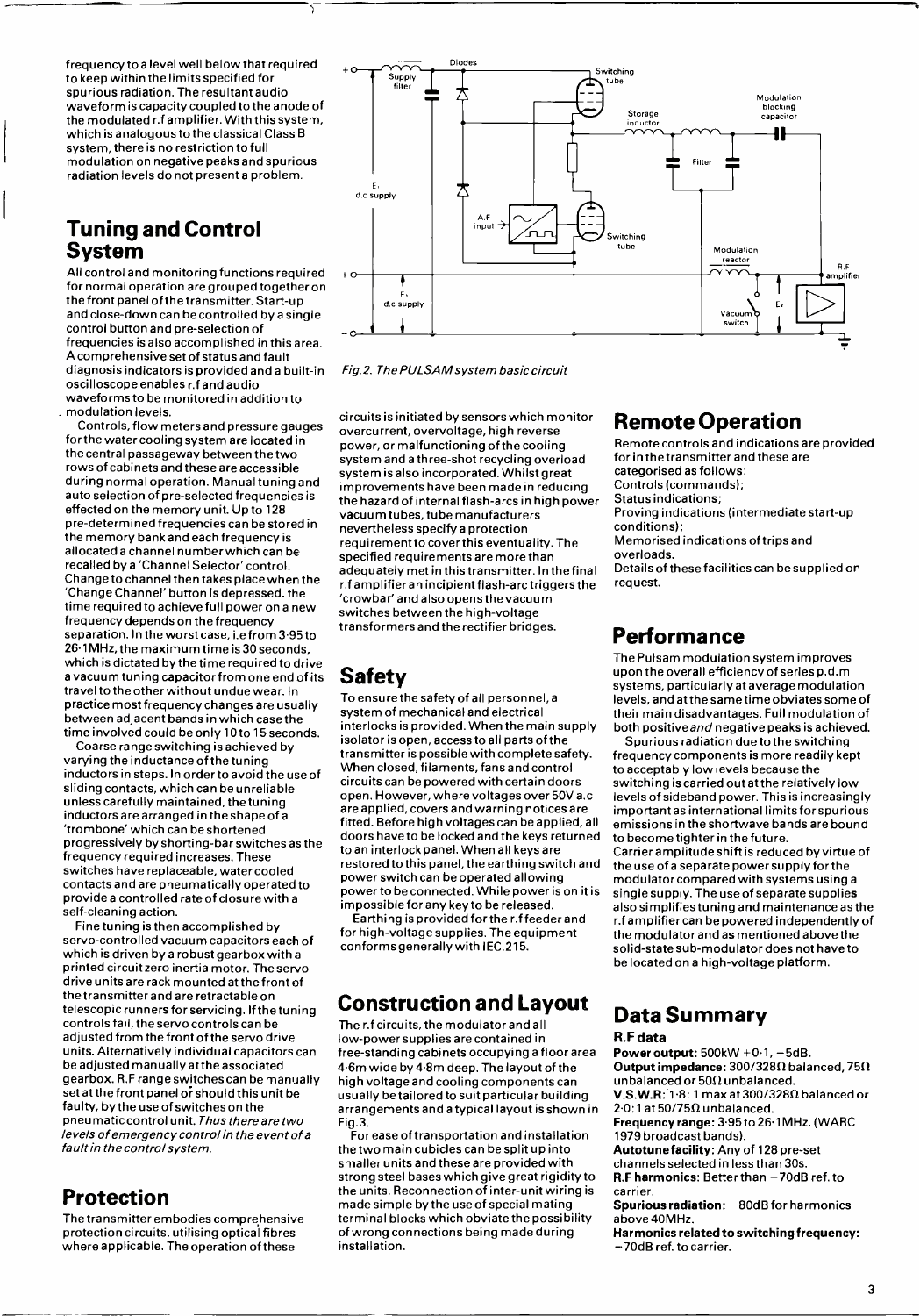## **Broadcasting Division**

#### Modulation data

A.F input impedance:  $600\Omega$  balanced. A.F input level:  $-5$  to  $+10$ dB for 40% modulation at 400Hz.

A.F input attenuator: Range of 19.5dB in 0.5dB steps.

A.F response: 60-6000Hz; +0.5, -1.0dB. 6000-7500Hz;  $+0.5, -2.0$ dB relative to 400Hz at 75% modulation.

A.F distortion: Less than 3% t.h.d at 50% modulation (60-7500Hz); less than 4% t.h.d at 75% modulation (6000-7500Hz); less than 4% t.h.d at 90% modulation (60-6000Hz). Carrier noise: At least 56dB below 100% modulation at 400Hz.

Modulation capability: 100% modulation for 10 min per hour then 70% modulation for 50 min per hour (with sinewave 60- 5000Hz) or 75% modulation continuously (with sinewave 60-5000Hz).

### Electrical data

Power supplies: Auxiliary circuits 380/415V 3 phase 4 wire 50 /60Hz main rectifiers nominally 11 kV 3 phase (other supply voltages to order).

Voltage fluctuation (permissible): Auxiliary circuits  $\pm 10\%$  main rectifiers adjustable +5% to -10% in steps. Full performance except power output, with maximum voltage variations of  $\pm 2\%$ .

Frequency tolerance:  $\pm$ 2Hz. Line inbalance (permissible): Not greater than  $\pm$ 1% for full performance. Power factor: Better than 0.9.

#### Environmental data

Ambient temperature: 50°C maximum\*. Daily average: 45°C. Yearly average: 35°C. Altitude: 2300m maximum. Humidity: 95% maximum.

\*External cooling equipment can be designed for particular conditions including temperatures below freezing point.

Overall efficiency: Better than 62% at any depth of modulation. Dimensions: See typical layout.



Fig.3. Typical transmitter layout



Broadcasting Division Chelmsford, England CM1 1PL Telephone 0245 353221 Telex 99201 Telegrams Expanse Chelmsford Telex

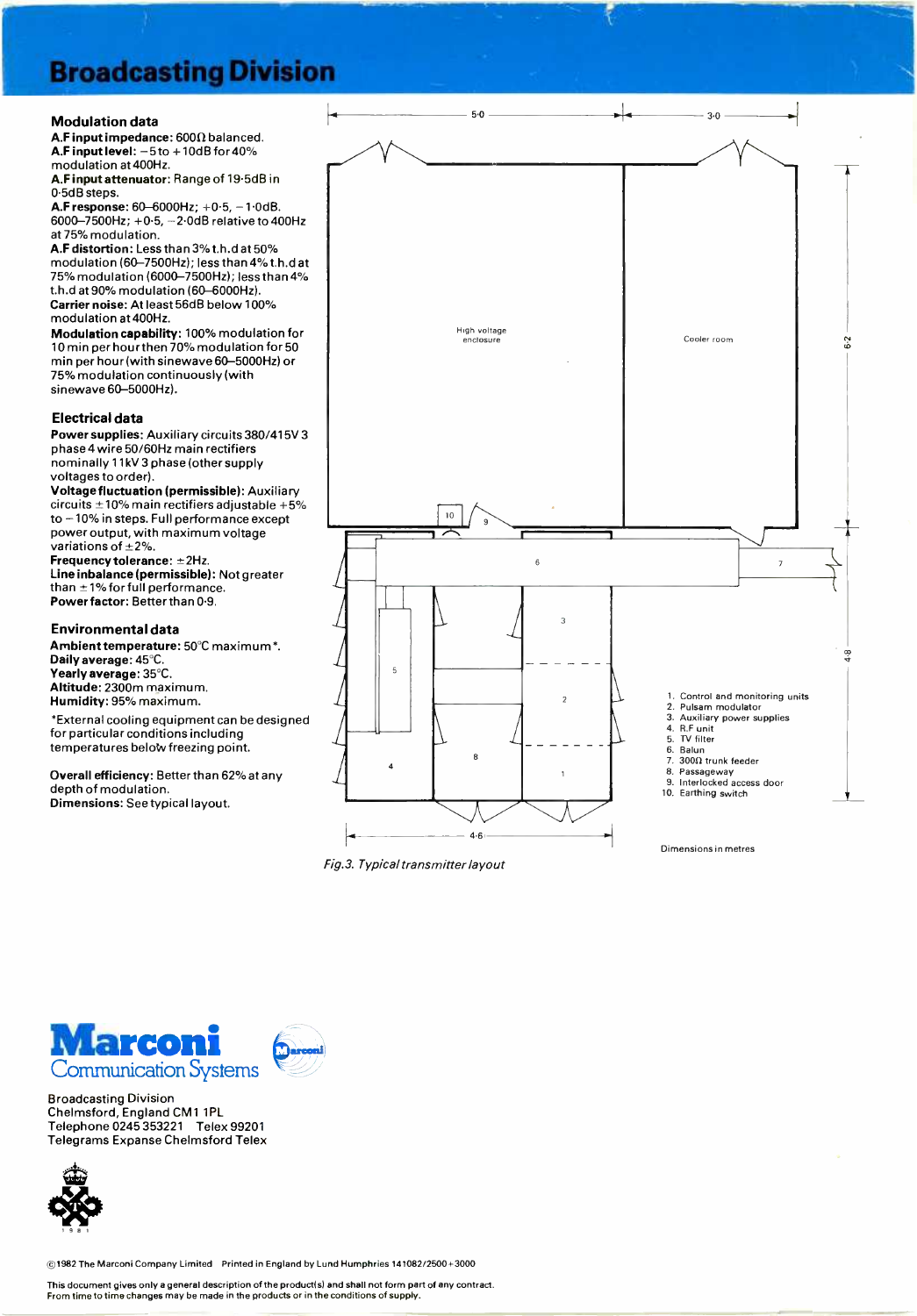## Marconi Communication Systems

## 300kW H.F Broadcasting Transmitter



## Advantages

## High Efficiency at all modulation levels

Low Operating and maintenance costs

Low tube cost

Rapid tube changing

Dual source tubes and high voltage components

Exceptionally stable and cool running

Complete protection of personnel and equipment

Good accessibility

Suitable for extended, remote or microprocessor control

## Features

- Pulse width modulation
- Advanced Pulsam low loss modulator
- Very low level spurious radiation
- No moving high power r.f contacts on power
- **E** Frequency follow (transmitter automatically powers at any drive frequency)
- **Automatching for varying v.s.w.r**
- **Automatic progressive power reduction** into load v.s.w.r's up to 4:1
- Condensed vapour cooling
- Comprehensive diagnostic I.e.d's
- Stored fault indications
- Status and fault indications can be remotely displayed

**BROADCASTING DIVISION** 

B6126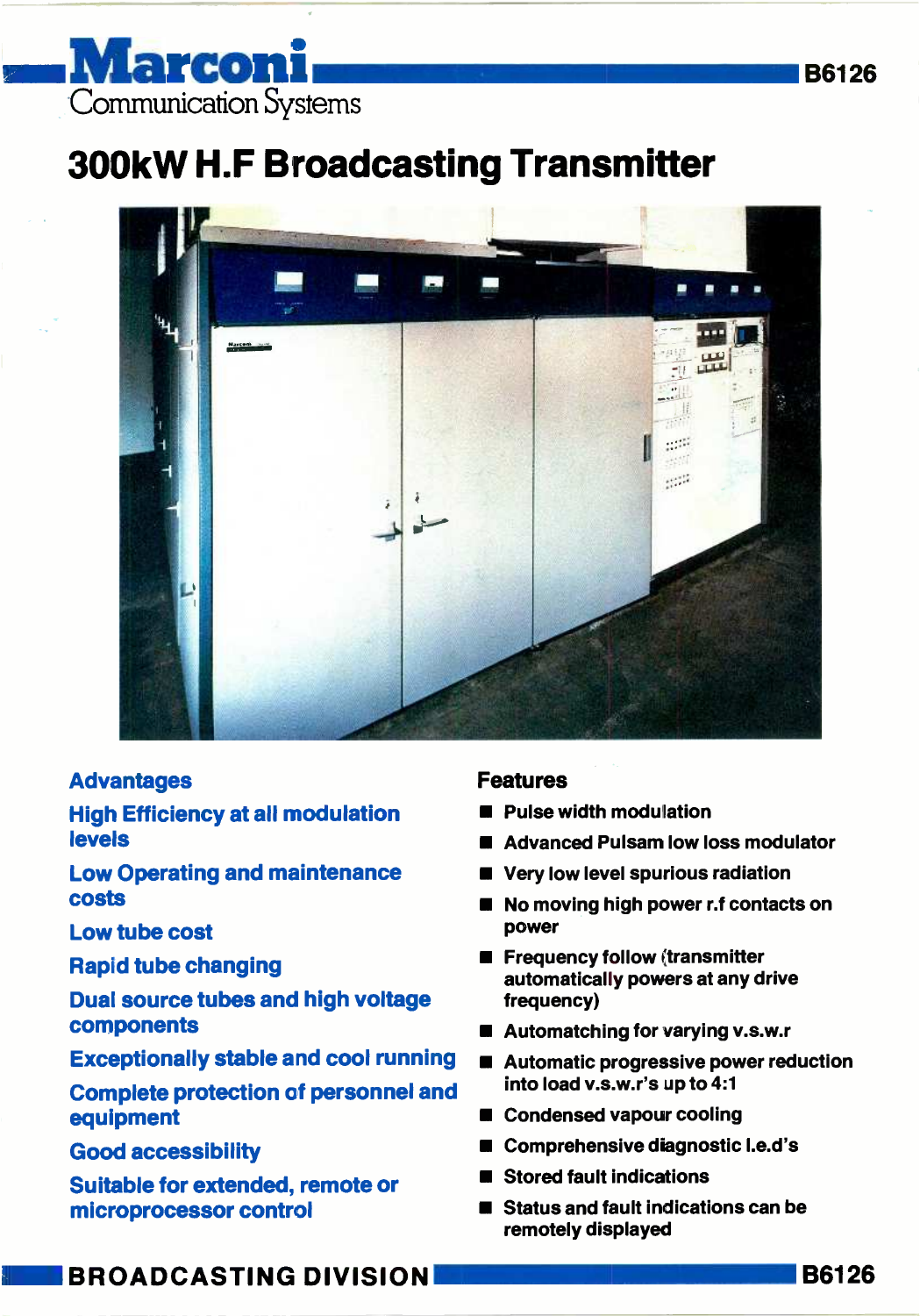## Introducing the **Advanced Pulsam 300kW Transmitter**

The Marconi B6126 H.F Transmitter combines the merits of high efficiency operation, and a fast frequency follow system, with a low initial cost and a low maintenance and running cost.

The transmitter is eminently suitable for the addition of the following facilities:

Dynamic Power Output Control  $a)$ b) High Efficiency SSB Operation c) Dynamic Amplitude Modulation The transmitter is designed for high reliability with a long average time between failures (MTBF).

### **Transmitter Overall** Efficiency

The B6126 operates at a very high overall efficiency. Depending upon the site ambient temperature and the frequency in use, the overall efficiency will vary between 64 and 70%

The site ambient temperature dictates the size of the water to air heat exchanger and the electrical power to operate it. The final R.F stage efficiency varies across the frequency range of the transmitter.

Hence the reason why we give the overall efficiency between limits rather than quote the best that can be achieved.

## **Radio Frequency Stages**

The Radio Frequency stages of the transmitter are based on a concept which has been born as a result of 46 years experience of high power short wave transmitter design.

This concept is based on high power R.F contacts which:

a) Do not move on power

Are water cooled on both sides  $b)$ 

of the contact

c) Are held together under

pressure





The concept has been proved in the first of our modern range of high power short wave transmitters, the 300kW B6124, where 17 are in service world wide.

The B6126 has been evolved from the B6124 using the same basic Radio Frequency design but having a pulse width modulator to replace the Class B modulator.

### **Advanced Pulsam** Modulator

In 1980 the Marconi Company patented a unique system of pulse width modulation (PWM) and gave it the name PULSAM

The heart of the pulsam system is the low loss low capacity grid deck on which is mounted the final modulator tube.

This grid deck is the main component in the ADVANCED PULSAM system used in the **B6126** 

The Advanced Pulsam Modulator utilises a single tube whose size and cost is smaller than any other PWM series modulator of comparable output.

This is due to the unique way the tube is operated which allows its full capacity to be used without the danger of overloading it in any way

PWM signals are created in an Encoder and fed to the grid deck via fibre optic links.

## **Installation**

The installation layout of the transmitter is extremely flexible, as apart from the basic cabinets housing the R.F. Modulator and Low Power Supplies, the high voltage and cooling equipment can be positioned to suit a single or double storey layout or can be adapted to suit an existing building.

No underfloor ducts are necessary.

The transmitter can be supplied with a 50 $\Omega$  unbalanced R.F output or a 300 $\Omega$  balanced output. In the latter case a balun is supplied and this can be conveniently mounted immediately above the transmitter and forms the first part of the outgoing feeder to the station matrix.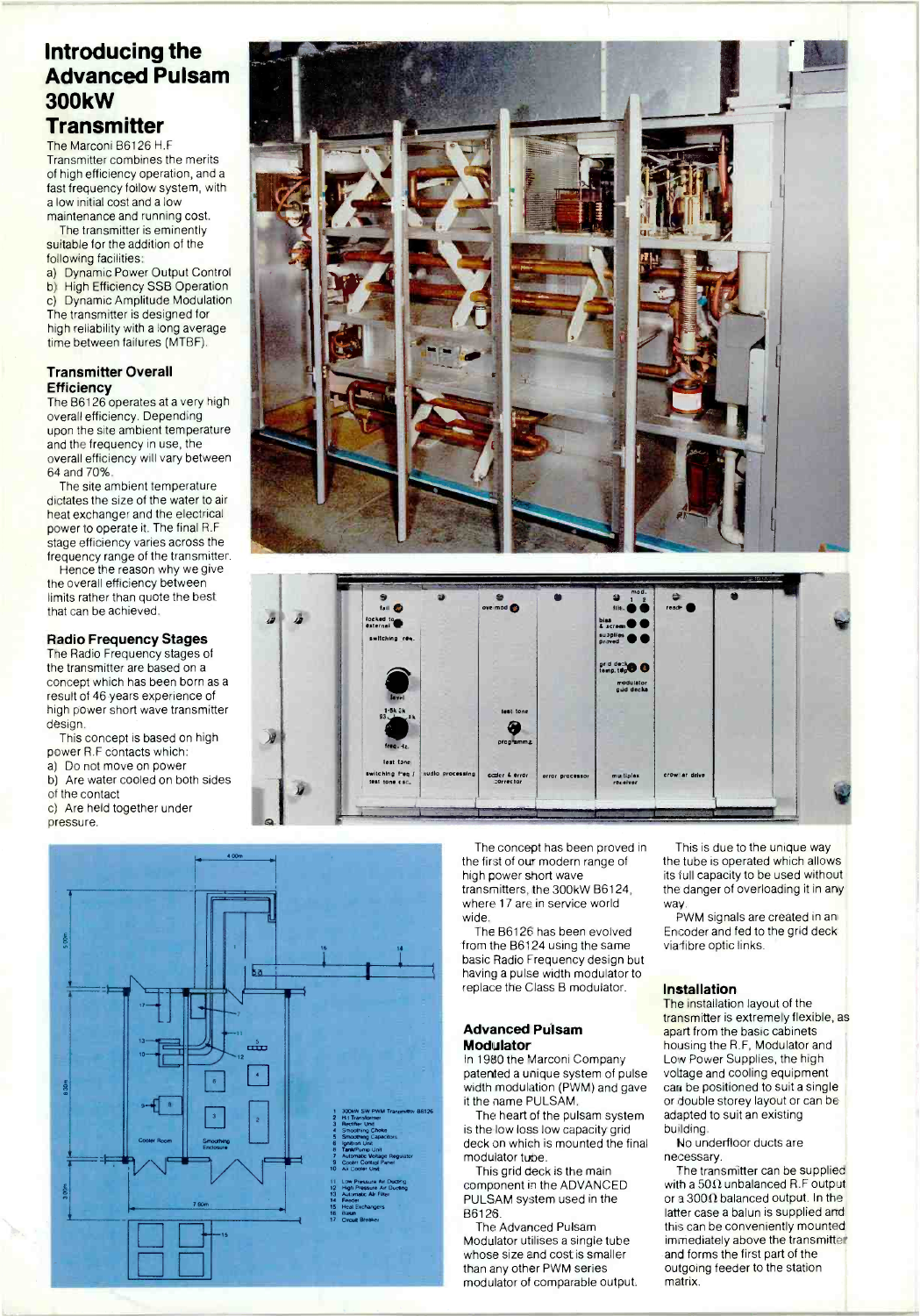

## **Description** R.F Circuits

The radio frequency drive for the transmitter is normally a synthesiser, type H1542, which can be mounted either at the front of the equipment or externally if preferred. Provision is made for using an external frequency standard of 1MHz. When this is used the internal standard will act as an automatic standby to the external standard.

The synthesiser output level of 100 milliwatts is raised to 100 watts by a wideband solid state amplifier covering the frequency range 3.95 to 26.1MHz.

The wideband amplifier is coupled to the penultimate r.f stage by a circuit having fixed input and output capacitors, and a servo controlled variable inductor. The penultimate stage, utilising a water cooled tetrode type

4CW25000A, is situated immediately below the output stage. This allows short connection paths to the final stage to be achieved. The coupling circuit utilises a water cooled inductor and pneumatically actuated off load r.f switches similar in principle to the high<br>power circuits. Naturally cooled servo controlled variable vacuum<br>capacitors are used in the coupling circuit.

The radio frequency output stage uses a TH537 tetrode which, although physically small, has an anode dissipation rating far in excess of that required when the stage is fully modulated. This is achieved by'Hypervapotron' cooling of the anode. Dissipation per unit area of the grids can also be much higher than for conventional tubes by using pyrolytic graphite grids. These are

formed by oriented graphite and provide an unusually high heat transfer to the support structure. Mechanically the grids are robust, improving their strength as the grids warm up. Their secondary emission is lower than that of wire grids and the relatively lower working temperature reduces primary emission due to deposition of the cathode material.

The tuning inductors are of novel construction and are formed from lengths of straight copper tubing folded into an ideal mechanical arrangement for each circuit. The fixed contacts of the off load switches appear on one face in the output circuit. Power is<br>of the folded inductor The automatically reduced if the v.s.w.r of the folded inductor. The inductor section beyond the fold is only active for the lowest frequency range. This results in extremely small frame return path inductance between input and output circuit capacitors.

Cooling water is passed through the inductor copper pipes, which also serve as a distribution main for the water cooled capacitors. All joints are hard soldered.

A low pass filter is mounted on the R.F cabinet roof and is connected in series with the outgoing  $50\Omega$  feeder. It attenuates emissions in the TV, FM and communication bands in the range 40 to 250MHz.

An external balun is available to convert the output to  $300\Omega$ balanced line if required.

Output power and v.s.w.r are monitored by wideband couplers in the output circuit. Power is exceeds a safe value. An auto matching facility will correct for slow variations in v.s.w.r resulting, for example, from antenna icing thereby maintaining the radiated power.

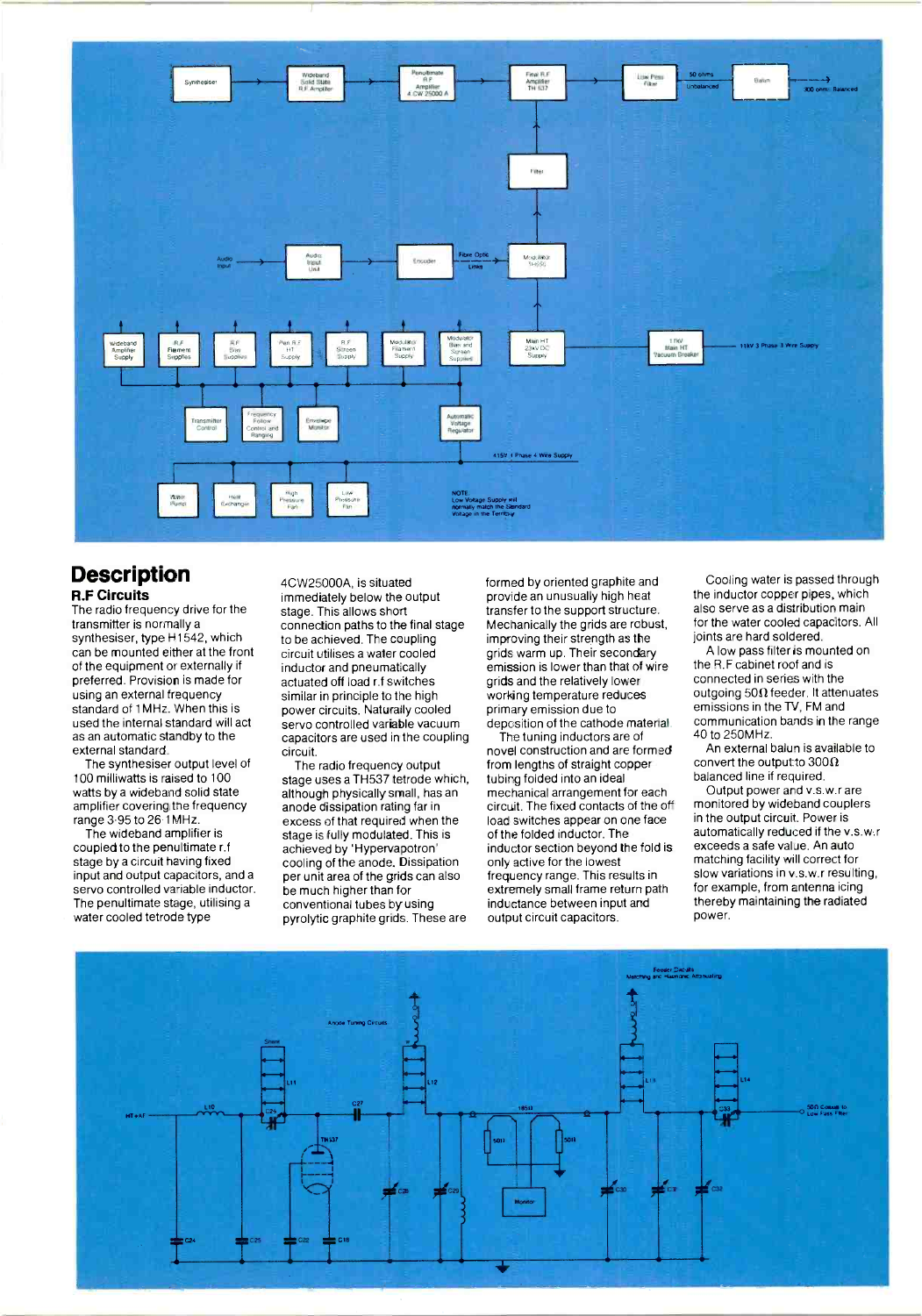

#### High Power Tuning **Components**

Tuning the transmitter involves two major features in the penultimate and final r.f amplifiers. Coarse range switching is achieved by progressively reducing the active length of trombone type inductors by shorting bar switches as the frequency increases. These switches have replaceable, water cooled contacts and are pneumatically operated to provide a controlled rate of closure with a self cleaning action. The water cooling applies to both fixed and moving contacts and is optimised by directing the water at the rear of<br>each contact. By this means sliding or rolling r.f contacts have been eliminated from the final stage of the transmitter. In addition, the shorting bars are grounded when in the inoperative position.<br>Fine tuning is achieved by

means of servo controlled vacuum<br>capacitors, each of which is cam operated by a robust gearbox with a stepping motor. The gearboxes are activated by servo drives which are rack mounted modules situated at the front of the transmitter.

## Changing Frequency

For normal operation the transmitter is in the 'automatic' mode. In this condition a frequency change is accomplished by two operations: firstly, the 'keypad' is set to the required frequency, secondly, the 'Action' control is operated. Change of frequency then follows automatically. Remote control equipment to perform the same function must provide the keyboard for frequency selection and a fleeting contact for actioning frequency change.

#### Auto Tuning

Having 'selected' and 'actioned' the desired frequency, output from the synthesiser is fed to ranging circuits.

The H.F spectrum 3 95 to 26 1 MHz is sub divided into a large number of bands to facilitate coarse tuning.

Receipt of frequency information causes the switches to take position necessary for the chosen frequency.

Similarly, each variable capacitor is set, on receipt of frequency information, to the approximate setting required for that frequency. If the balun is used its variable capacitor is also set to the value necessary for the desired frequency. Finally, the 100 watt wideband driver stage output level is set.

The preceeding actions are carried out with the transmitter in the 'Standby' mode.

Upon completion of the coarse tuning, full HT voltage is applied to the equipment, together with a reduced (Tune) level of screen grid voltage

The penultimate grid inductor is now tuned, indicated by minimum reflected power being fed back to the wideband 100W amplifier.

Sequence switching then causes the penultimate stage anode to be tuned. The loading capacitor has been previously set to its approximate value.

The resulting final stage control grid current is then proved. This permits sequential tuning of the final stage output followed by the anode shunt and tuned circuits. They are indicated by minimum reflected power on the internal reflectometer and forward power level respectively.

A comparison is made of the forward power and DC input to the final stage anode. Drive level is adjusted to give the required final stage grid current.

HT and full screen voltage is applied plus programme if required. The optimum operating condition is obtained by successive tuning of the final stage anode and coupling circuits using the 'hill climb' principle.

During operation regular samples are taken of output load match, and corresponding corrective action taken to maintain mimimum internal reflected power. This sampling procedure causes automatic compensation for slow variations of v.s.w.r at the output feeder within prescribed<br>safe limits. Should the operational limits, the transmitter will automatically reduce power until the v.s.w.r improves, permitting full power to be safely restored.

### Manual Tuning

Provision is made to manually tune the transmitter from the front panel controls conveniently situated for reading the required meter indications.

In this case the tuning motors are operated from voltages controlled by reversing switches and utilises minimum circuitry for maximum reliability.

#### The Advanced Puisam Modulator

The heart of the Pulsam system is the low loss low capacity grid deck on which is mounted the final modulator tube.

This grid deck is the main component in the ADVANCED PULSAM system used in the B6126. It is connected in series with a switching frequency suppression filter and introduced between the HT supply and the RF final stage to form a series PWM modulator.

By applying constant current<br>drive to the control and screen grids of the final modulator the full capability of the tube can be exploited without overdissipating the grids. This being so it is possible to optimise the size of the tube. This optimisation allows a smaller tube to be used in the B6126 modulator than in the voltage driven case. This not only disconnected by vacuum reduces replacement cost but also reduces the capacity of the tube to ground. As a result the switching loss due to stray capacity is reduced.

The other main source of loss is in the forward resistance of the

tube when conducting a pulse. The TH555 pyrolytic graphite gridded tube chosen for the final modulator has a very low forward resistance in this state.

v.s.w.r at full power exceed safe the transmitter front panel. As the limits the transmitter will varies between Audio is processed to form pulses at the switching frequency by a solid state encoder located at the transmitter front panel. As the zero and H.T voltage, when modulation is applied to the final R.F stage, the audio processed signal is connected to the grid deck through fibre optical circuits.

For the same reason filament, grid bias and screen supplies for the TH555 are fed to the grid deck through transformers with a large air gap between primary and secondary with the secondaries having low capacity to ground.

The filter connected to the output from the grid deck converts the pulses back to the original audio wave shape and a string of diodes connected between tube cathode and ground discharges the filter between positive pulses.

#### **Rectifiers**

Silicon diodes are used, with the applied peak voltages limited by surge diverters, capacitor/resistor damping or other means of absorbing excess voltage. All rectifiers have adequate thermal capacity and protection to survive direct short circuits across their output terminals.

Diodes were chosen for the main H.T rectifier in preference to thyristors because of their simple circuit requirements, proven reliability and cost effectiveness. The transmitter tetrodes are rated to accept full H.T voltage applied at the correct point in the starting sequence. Under fault conditions a.c to the rectifier bridge is switches, leaving rectifier diodes in conducting condition so that only uni-directional current can flow in the fault or fault diverter circuit. When thyristors are used their operation leaves an open circuited rectifier bridge. Stored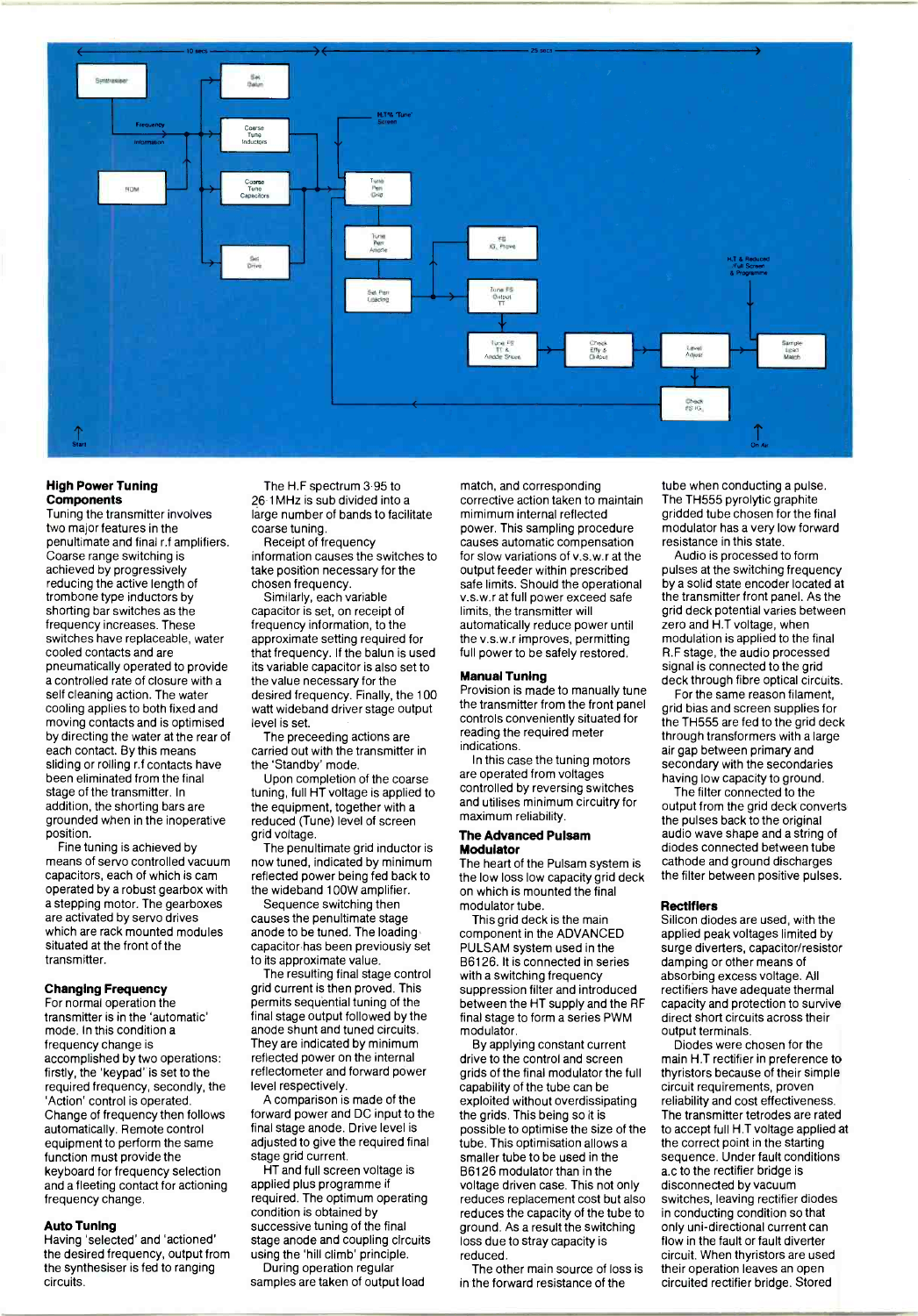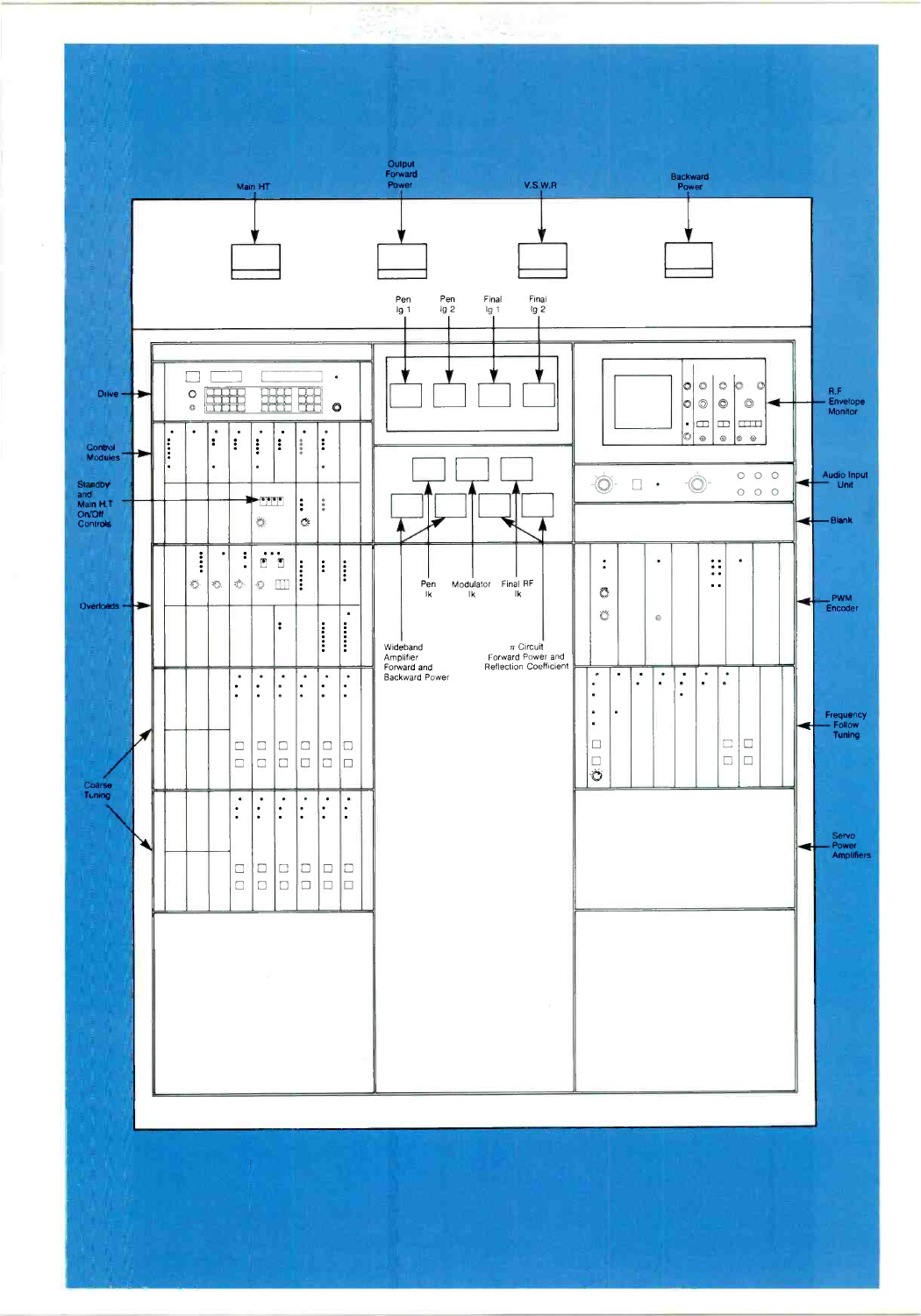energy in the capacitors and reactors causes a damped oscillation around the filter and modulation components unless special precautions are taken to avoid this situation.

If required, a 12 pulse rectifier system may be used to limit the harmonic currents introduced into the mains supply system.

#### Power Supplies

Two mains supplies are required for the transmitter: one three phase, four wire low voltage supply at 380 or 415V for supply at 380 or 415V for<br>auxiliaries, bias and low lower H.T access. supplies; the other a high voltage three phase, three wire supply for the main H.T rectifier.

The transmitter d.c power supplies are mounted in the main cubicle with the exception of the main H.T which is in the rear enclosure.

Reduction of R.F output to approximately half and quarter power is provided by low level control of the H.T. This can be carried out manually by front panel and trequency transmitters that many<br>control of outcometically of the problems encountered can control or automatically.

All rectifiers employ silicon diodes tested to withstand direct short circuits.

### Control and Monitoring

All control and monitoring functions required for normal operation of the transmitter are grouped together on the front panel. From here the full start up and close down sequence can be controlled by single button control during normal operation. The full tuning sequence when selecting new frequencies is also initiated at the control panel area, and a full set of status and fault diagnosis indicators are provided. An oscilloscope enables the R.F and cooled variable vacuum audio waveforms to be observed capacitors. The two high power<br>and can be used in setting vacuum tubes operate on the and can be used in setting modulation levels.

Operational controls, together with status and fault diagnosis indicators, can be repeated remotely.

The centre passageway through the transmitter provides access to controls, interlocks and pressure gauges for the water cooling system and the pneumatic system for the R.F switches. It also provides access to the H.T enclosure when positioned to the rear of the transmitter.

Although a failure of the incoming a.c supply will cause the transmitter to close down, if the period of failure does not exceed blast cooled. Alternatively, a way<br>fifteen seconds the transmitter will cooled heat exchanger may be fifteen seconds the transmitter will re -start immediately upon the reapplication of power, without going through the normal starting delays.

#### Pneumatic System

Maintenance requirements have received a high priority in the design of this transmitter. The twin cabinet arrangement provides exceptionally good accessibility. Moreover, in the R.F cabinet there is a rigid division down the centre between the R.F circuits and their ancillaries. Thus all motor drives for capacitor tuning, switch actuators, and the water cooling system are positioned in very accessible positions to facilitate

routine checks and maintenance.

Tube changing is rapid because of the low temperature of the components and the quick release self sealing hose connections. All the low level solid state

equipment is grouped in the modulator cabinet with easy access. Major diagnostic aids are

provided on the front panel. The control unit includes an array of I.e.d's providing a full set of status and overload indications.

The low level units are mounted

Modular type construction is used in the logic and control circuitry, permitting easy replacement or exchange of logic boards. In many instances logic boards are common, thus economising in spares holding.

#### Cooling

It is common experience to those who operate high power high frequency transmitters that many be traced back to overheating, especially those concerned with high power R.F contacts. This problem becomes even more severe in automatic frequency changing systems employing<br>moving contacts, and even more so at high power levels and when circuit currents become large. This particularly applies to continuously variable inductors.

Such high power inductors are, therefore, avoided in the B6126 where range changing is accomplished by well proven pneumatically operated R.F switches with water cooled contacts, and fine tuning by water capacitors. The two high power 'hypervapotron' principle and the remaining tube is conventionally water cooled. The cooling system employed contributes directly to the reduction of 'down -time' for maintenance or tube changing, since the transmitter parts are cool to the touch and such measures as the use of special gloves for handling hot components are not required.

Distilled or demineralised water is used as a coolant and is pumped in a closed water circuit which includes a reservoir tank and an external heat exchanger. Normally the heat exchanger is air blast cooled. Alternatively, a water more suitable. Both the type of heat exchanger, and its position in relation to the transmitter, can be chosen to suit the site conditions.

The air cooling system delivers high pressure air to cool the seals of the modulator, penultimate R.F and final R.F tubes. In addition, both the main transmitter cubicles and the H.T enclosure are cooled by low pressure air. An external air filter is supplied; this may be a roll type filter (if this is demanded by the environmental conditions) or alternative filters of a suitable type. The air cooling systems are protected by pressure switches and thermal overloads and a 'hold on' circuit ensures adequate

cooling after shut down for a few minutes.

#### Protection

The transmitter embodies comprehensive protection circuits whose operation is initiated by sensors which monitor overcurrent, overvoltage, high v.s.w.r or malfunctioning of the cooling system. A three shot recycling overload system is incorporated.

While great improvements have been made in reducing the hazard<br>of internal flash-arcs in high power vacuum tubes, the manufacturers nevertheless specify a protection<br>requirement should a flash-arc occur. These requirements are more than adequately met by the 86126. In the final R.F amplifier or modulator an incipient flash -arc triggers the 'crowbar' and also opens the six vacuum switches between the H.T transformer and rectifier bridge.

Arc detectors are strategically positioned to detect any arcing occurring in the R.F power circuits.

#### Safety

To ensure the safety of all personnel, a system of mechanical and electrical interlocks is used. With the main isolator open, access to all parts of the transmitter is available with complete safety. When closed, filaments, fans and control circuits can be powered with certain doors open.

However, where voltage over 50V a.c are applied, covers and warning notices are fitted. Before high voltages can be applied, all doors have to be locked and the keys returned to an interlock panel. When all keys are located the earth switch and power switch can be operated, allowing power to be switched on. While power is on it is impossible for a key to be released.

Earthing is provided for the R.F feeder and for high voltage supplies.

The equipment conforms generally to IEC215.

The outgoing R.F feeder is isolated by a feeder earthing and isolator switch.

#### Construction

For ease of installation and transport the transmitter is built up from two cubicles, each of which dismantle into two sections which can be conveniently handled. Each of the four sections is built on a robust steel base.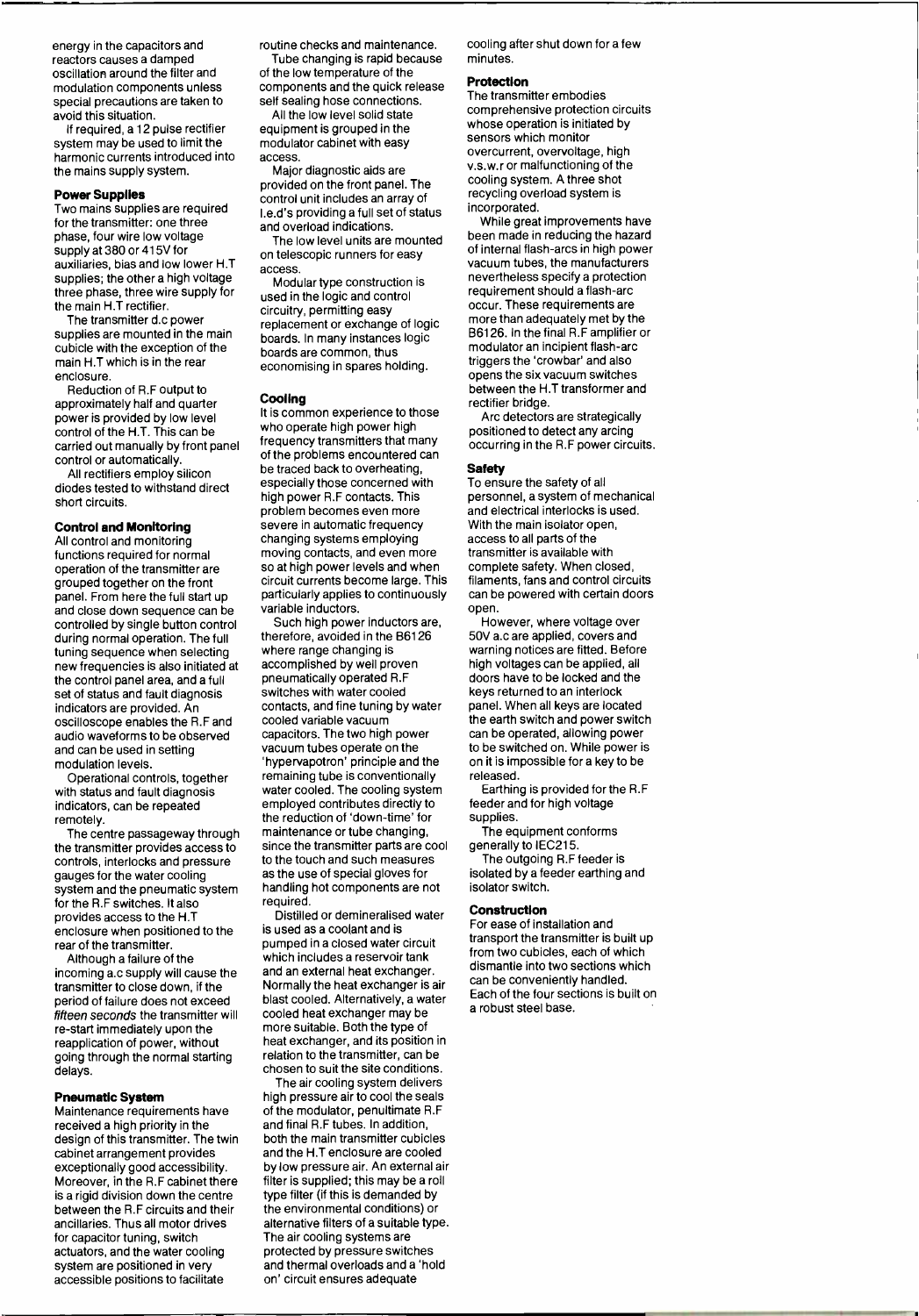## Data Summary

Power output: 300kW +0.2dB,  $-0.4$ dB into a matched 50 $\Omega$ unbalanced load, or a 300 $\Omega$ balanced load with external balun, at nominal mains voltages. Power ouput variation: Automatic reduction of power<br>output to approximately 50% or 25% for load VSWR's up to 3:1 and 4:1 respectively. Operating frequencies: Frequencies within the range 3.95MHz to 26.1 MHz. Full performance applies to the broadcast bands defined by WARC 1979 as follows: 3.95- 4.00MHz 4.75-5-06MHz 5.95 -6 20MHz 7-10-7<sub>1</sub>30MHz 9.50-9.90MHz 11.65- 12.05MHz 13-60-13-80MHz 15-10-15-60MHz 17·55–17·90MHz 21.45-21.85MHz 25.60-26.10MHz Time for frequency change: Not exceeding 10s for a change within the same band. Not exceeding 35s for a change from one band to another. Typical frequency change time 20s.<br>**Tuning method:** By frequency following techniques to any frequency in the specified range as determined by the synthesiser. A manual tuning facility is also provided. Type of transmission: Amplitude modulation, d.s.b (CCIR Classification A3) Modulation: High level anode and screen modulation using the Advanced Pulsam PWM modulation system. R.F output load impedance: 5012 unbalanced, max V.S.W.R  $2:1$  or 300  $\Omega$  balanced, max.  $V.S.W.R 1.8:1$  using the external balun. The balun can be designed for an impedance of  $328\Omega$  for special cases.<br>**R.F load variation:** Automatic adjustment of output coupling and tuning is provided to maintain full power into a mismatch not exceeding 2:1 for a 50 $\Omega$  load, or 1.8:1 for a 300/32812 load. R.F harmonics and spurious radiations: The mean power o any spurious r.f emission at frequencies up to 40MHz when working into a matched test load will not exceed a value of -70dB relative to the unmodulated carrier. For harmonics related to the switching frequency the level will be -80dB relative to the unmodulated carrier. For harmonics and spurii above 40MHz the level will be -80dB relative to the unmodulated carrier.

Drive: Synthesiser type, integrated with the frequency change system, mounted in the transmitter. The drive may be demounted and installed in a central area, or capable of frequency selection from a remote point. Internal frequency reference normally supplied but external <sup>1</sup>MHz standard providing a level of 0.45 to 2.5V r.m.s into 50 $\Omega$  can be used if required. Frequency stability: 1) With internal standard 1 part in,10° per day. Less than 1 part in 10' over the temperature range  $-10^\circ \text{C}$  to  $+55^\circ \text{C}$ . 2) with optional high stability internal standard 5 parts in 10'° per day. Less than 1 part in 10° over the temperature range  $-10^\circ \text{C}$  to  $+55^\circ \text{C}$ . 3) With external standard. Will not degrade long term stability characteristics of applied external standard. Standard frequency of 1MHz at a level of 0.45V to 2.5V rms into an impedance of 50 $\Omega$ unbalanced. Carrier shift: Less than 5% amplitude between 0 and 100% modulation measured at 400Hz with constant mains voltage. Audio input impedance: 600 $\Omega$ balanced (nominal). Audio input level control: 19.5dB in 0.5dB steps by front panel controls. Nominal audio input level: With the front panel control set at centre position, a preset attenuator allows 40% modulation to be obtained from a 400Hz tone at any level from -5dBm to  $+10$ d $Bm$ Audio frequency response:  $\pm$ 1dB between 50Hz and 6000Hz  $-$ <sup>1</sup>-2dB between 6000 and 7500Hz relative to 400Hz when transmitter modulated to 75 %. Audio frequency Harmonic Distortion: 2.5% at 50% modulation and 4% at 90% modulation between 50Hz and 7500Hz. Noise and residual modulation: At least 56dB below the level corresponding to 100% modulation by a sine wave signal at 400Hz. Output monitoring: R.F at approximately 10 to 16V peak  $c$ arrier into 50 $\Omega$  unbalanced. In operation, this feeds the envelope monitor. A demodulated output provides  $0$ d $Bm = 3$ d $Bm$  $(adiustable)$  into a 600 $\Omega$  balanced load at 100% modulation. Equipment operating condtions: Ambient temperature: 2° to 50°C max. Daily average 45°C Yearly average 35°C Maximum Altitude: 2300m (approx 7500ft) Maximum Humidity: 95%

| Transmitter rating: 100% sine                                             |      |                     |           |      |  |
|---------------------------------------------------------------------------|------|---------------------|-----------|------|--|
| wave modulation for 10mins per                                            |      |                     |           |      |  |
| hour, followed by 70% modulation<br>for 50mins, per hour OR 75% sine      |      |                     |           |      |  |
| wave modulation continuous.                                               |      |                     |           |      |  |
| Incoming power supply:                                                    |      |                     |           |      |  |
| Auxiliary circuits: 380V or 415V 3                                        |      |                     |           |      |  |
| phase, 4 wire, 50Hz.                                                      |      |                     |           |      |  |
| (Equipment for 60Hz can be                                                |      |                     |           |      |  |
| supplied to special order).                                               |      |                     |           |      |  |
| <b>Main H.T.rectifier: Arranged to</b>                                    |      |                     |           |      |  |
| suit Customer's supply. Normally<br>3-3kV or 11kV 3 phase.                |      |                     |           |      |  |
| Variation of supply voltage:                                              |      |                     |           |      |  |
| Auxiliary circuits: ±10%                                                  |      |                     |           |      |  |
| <b>Main H.T supply: The</b>                                               |      |                     |           |      |  |
| transformer is provided with taps                                         |      |                     |           |      |  |
| in order to compensate for the                                            |      |                     |           |      |  |
| difference between the normal                                             |      |                     |           |      |  |
| supply voltage to the transmitter,<br>where this differs from the nominal |      |                     |           |      |  |
| voltage.                                                                  |      |                     |           |      |  |
| The range of adjustment is $\pm 6\%$                                      |      |                     |           |      |  |
| in 3% steps. Having selected the                                          |      |                     |           |      |  |
| correct tap setting the transmitter                                       |      |                     |           |      |  |
| will remain operational throughout                                        |      |                     |           |      |  |
| short-term supply voltage                                                 |      |                     |           |      |  |
| variations of $\pm 6\%$ with respect to<br>normal value. In addition full |      |                     |           |      |  |
| performance (except power                                                 |      |                     |           |      |  |
| output) will be maintained with                                           |      |                     |           |      |  |
| variations of $\pm 2\%$ of nominal                                        |      |                     |           |      |  |
| value.                                                                    |      |                     |           |      |  |
| Variation of supply frequency:                                            |      |                     |           |      |  |
| ±4% reference nominal                                                     |      |                     |           |      |  |
| frequency.-<br>Overall power factor of                                    |      |                     |           |      |  |
| equipment: Better than 0 9.                                               |      |                     |           |      |  |
| Overall power consumption                                                 |      |                     |           |      |  |
| and efficiency: The following                                             |      |                     |           |      |  |
| figures are typical for 300kW                                             |      |                     |           |      |  |
| carrier power output and include                                          |      |                     |           |      |  |
| all auxiliaries including the<br>external heat exchanger.                 |      |                     |           |      |  |
|                                                                           |      |                     | Sine Wave |      |  |
|                                                                           |      |                     | 40%       | 100% |  |
|                                                                           |      | Carrier - Mod       |           | Mod  |  |
| Power Output (kW)                                                         |      | 300                 | 318       | 429  |  |
| Power Input (kW)                                                          |      | 468                 | 495       | 670  |  |
| Overal Effy %                                                             |      | $64.1 +$            | 64.2      | 64.0 |  |
| A carrier shift of 2-5% amplitude.<br>at 100% is assumed. I               |      |                     |           |      |  |
| Finish:                                                                   |      |                     |           |      |  |
| Cabinet                                                                   |      | Dark grey           |           |      |  |
| Doors.                                                                    |      | Light grey          |           |      |  |
| Control panels                                                            |      | <b>Morning Mist</b> |           |      |  |
|                                                                           | Blue | Meter panels        |           |      |  |
| Legend: English                                                           |      |                     |           |      |  |
|                                                                           |      |                     |           |      |  |
|                                                                           |      |                     |           |      |  |
|                                                                           |      |                     |           |      |  |
|                                                                           |      |                     |           |      |  |
|                                                                           |      |                     |           |      |  |
|                                                                           |      |                     |           |      |  |
|                                                                           |      |                     |           |      |  |
|                                                                           |      |                     |           |      |  |
|                                                                           |      |                     |           |      |  |
|                                                                           |      |                     |           |      |  |
|                                                                           |      |                     |           |      |  |
|                                                                           |      |                     |           |      |  |
|                                                                           |      |                     |           |      |  |
|                                                                           |      |                     |           |      |  |
|                                                                           |      |                     |           |      |  |
|                                                                           |      |                     |           |      |  |
|                                                                           |      |                     |           |      |  |
|                                                                           |      |                     |           |      |  |
|                                                                           |      |                     |           |      |  |